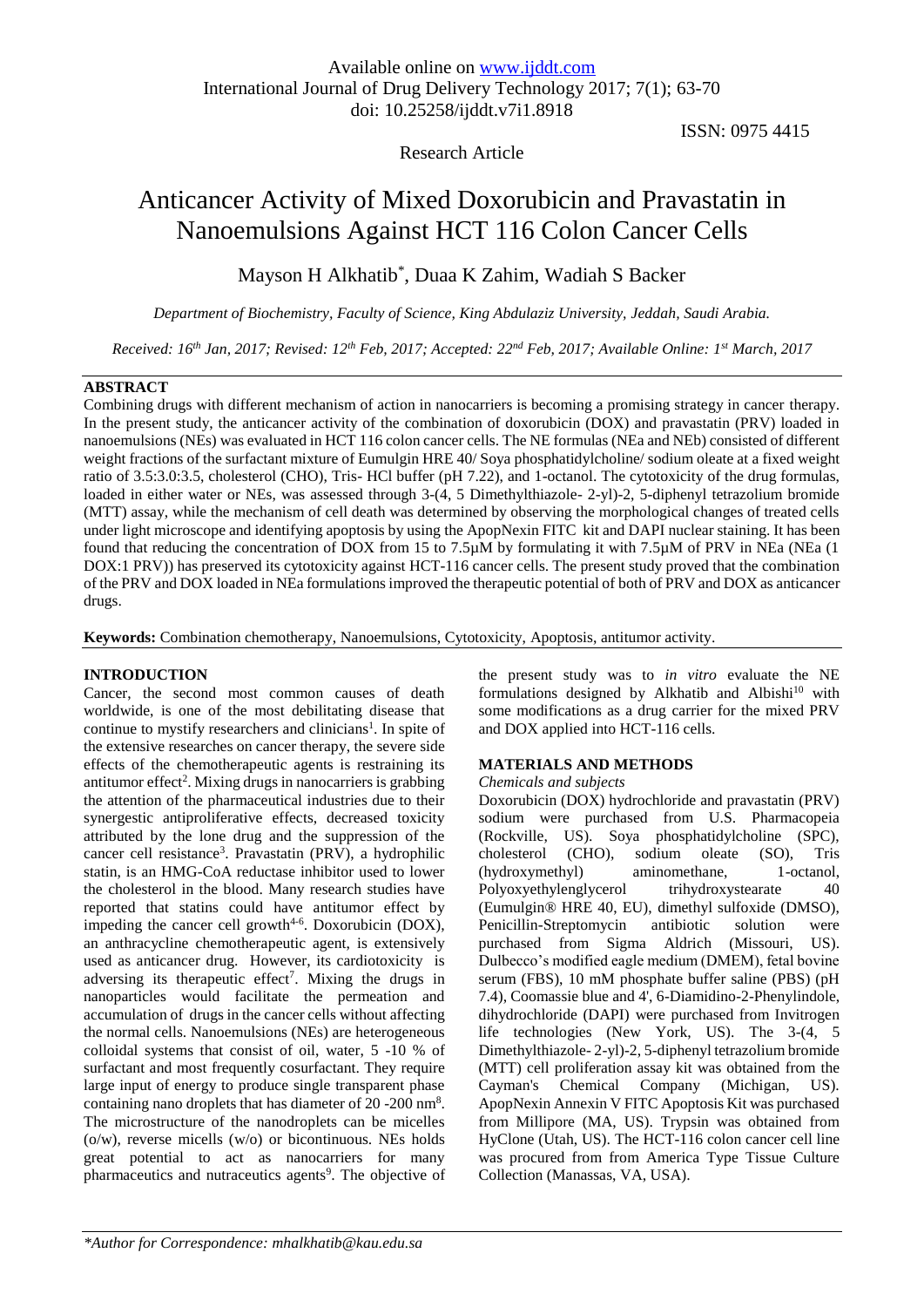## *Preparation of drug formulas*

NE formulas were produced as described elsewhere<sup>10</sup> with some modifications. The different blank o/w NE formulations (NEa, NEb) were prepared by mixing different weight fractions of the surfactant mixture of EU/SPC/SO at a fixed weight ratio of 3.5:3.0:3.5, the oil phase of CHO, the aqueous phase of 0.1 M Tris-HCl buffer (PH 7.22), and the cosurfactant of 1-octanol, as illustrated in Table 1. The components of the NE formulas were blended in subsequent steps. First, the mixture, EU/SPC/SO, was mixed well and homogenized. Then, 1 octanol was added dropwise followed by mixing CHO slowly. Finally, the desired fraction of the aqueous phase was added at a slow rate with gradual stirring. For the mixture to be clear and transparent, it was vortexed and kept in the water bath at 90 ºC for 3 h. The resulting blank NE formulas were stored at room temperature. The desired NE drug formulas, prepared by directly dissolving 1mg/ml of either DOX, PRV or their combination to the selected blank NE formula, were DOX-loaded-NEa (NEa (DOX)), PRV-loaded-NEa (NEa (PRV)), a 1:1 ratio of DOX: PRV – loaded-NEa (NEa (1 DOX: 1 PRV)), a 1:2 ratio of DOX: PRV –loaded NEa (NEa (1 DOX: 2 PRV)), DOX-loaded-NEb (NEb (DOX)), PRV-loaded-NEb (NEb (PRV)), a 1:1 ratio of DOX: PRV – loaded-NEb (NEb (1 DOX: 1 PRV)), and a 1:2 ratio of DOX:PRV –loaded NEb (NEb (1 DOX: 2 PRV)). Further drug formulas were formed by replacing the blank NE by water and were designated as W (DOX), W (PRV), W (1 DOX: 1 PRV) and W (1 DOX: 2 PRV). The micromolar composition of the drug fromulas in illustrated in Table 2.

*In Vitro evaluation of antitumor activity Cell culture*

HCT-116 colon cancer cells were grown in a tissue culture flask (25 cm<sup>2</sup>) containing 6 ml of DMEM supplemented with 10 %  $(v/v)$  heat inactivated FBS and 1%  $(v/v)$ Penicillin-Streptomycin antibiotics at 37 °C in a 95 % air and 5 % humidified  $CO<sub>2</sub>$  incubator. Spent medium was discarded from the tissue culture flask and changed at 48 h intervals. Cells were fed until confluence and the confluent cells were split by washing with 3 ml of 10 mM PBS (pH 7.4). After that, PBS was replaced with 2 ml of trypsin (0.15 %) in order to dissociate the cells. After 2 min of incubation, a 4 ml of DMEM media was added. The experimental cells were incubated in 10 % of DMEM culture medium for 24 h in a 95 % air and 5 % humidified  $CO<sub>2</sub>$  incubator at 37 °C.

## *MTT assay for cell proliferation*

The effect of DOX, PRV and their combination on the proliferation of HCT-116 cells was measured by the MTT assay. Cells were seeded in 96-well plate at a density of 5  $x10<sup>3</sup>$  cells per well in 100 µl culture media and incubated for 24 h at 37 °C in a humidified 5 % CO<sub>2</sub> (70–80%) confluent). Cells were treated with 100 µl of 1, 10 and 15 µM of the examined drug formula. Triplicate wells were prepared for each individual formulation and re-incubated for 48 h at 37 °C in a humidified 5%  $CO<sub>2</sub>$ . Untreated cells were used as control. At the end of the incubation, a 5  $\mu$ l of MTT reagent was added to each well followed by incubating the cells for 4 h at  $37^{\circ}$ C in CO<sub>2</sub> incubator. After

the incubation time, the culture medium was discarded from each well carefully to prevent disruption of the cell monolayer followed by the addition of 100 µl of the crystal dissolving solution to each well to dissolve the formazan crystals and produce a purple color. Finally, cells were shaken for 10 min and the absorbance of each sample was measured at a wavelength of 562 nm by ELISA plate reader (BioTek, US). The cytotoxicity of the drugs on the cells was determined according to the percentages of cell viabilities calculated by dividing the optical density (OD) of the treated cells by the OD of the untreated cells.

#### *Light microscopy for cell morphology characterization*

Cultured cells of HCT-116 were counted and cultured at a density of 1 x10<sup>5</sup> cells per well into 24-well, flat-bottomed tissue culture plates containing 500 µl of growth medium per well. Cells were incubated with 500 μl of 15μM of desired drug formula for 48 h. After that, they were washed twice with PBS for 5 min and fixed by the addition of 4 % formaldehyde. After 5 min, the fixation solution was discarded and the cells were stained with 10 % Coomassie blue dye for 10 min. Finally, the stain was washed with distilled water twice, and left to dry one hour at room temperature. The morphological changes were observed by phase contrast inverted microscope (1X2-SP Olympus, Japan).

## *ApopNexin FITC assay for apoptosis detection*

The HCT 116 cells were cultured in a 24-well plates  $(5\times10^4$  cells per well) and incubated for 24 h. Cells were treated with 500µl of 15 µM of the desired drug formula and incubated for 48 h. Then, cells were rinsed with 300  $\mu$ l 10 mM PBS (pH 7.4). After that, PBS was discarded and cells were dissociated with 200 µl of trypsin (0.15 %). After 2 min incubation, a 500 ul DMEM media was added to each well. Then, cells were transferred to a flow cytometry tube, precipitated by centrifugation at 1000 rpm for 5 min, and washed twice with cold 10mM PBS (pH 7.4). After removing the supernatant, cells were resuspended in a 200  $\mu$ l of ice cold 1X binding buffer (10 mM Hepes/NaOH, pH 7.4, 140 mM NaCl, 2.5 mM CaCl2) at a concentration of  $10^6$  cells/ml. Finally, the cell suspension was mixed with a 3  $\mu$ l of FITC and 2  $\mu$ l of PI, incubated for 15 min at room temperature in the dark and placed on ice to be analyzed by flow cytometer (BD Biosciences, US). The positive of Annexin FITC indicate the release of PS, which happens in the early stage of apoptosis. Therefore, the apoptotic cells were identified as Annexin FITC+ and PI−. The nonviable cells were identified as Annexin FITC+ and PI+, viable cells as Annexin FITC− and PI− and the inflammation cells as Annexin FITC− and PI+.

## *DAPI assay for nuclear staining*

DAPI is a blue fluorescent stain that binds strongly to A-T rich regions in the dsDNA. When DAPI is added to the cells, undergoing apoptosis, it is rapidly taken into the cellular DNA yielding highly fluorescent nuclei and no detectable cytoplasmic fluorescence. DAPI staining revealed that nuclei with chromatin condensation and apoptotic bodies can be assessed by the intensity of DAPI labeling and the shape of the chromatin. The HCT 116 cells were counted and cultured in a 24-well plates  $(5\times10^4 \text{ cells})$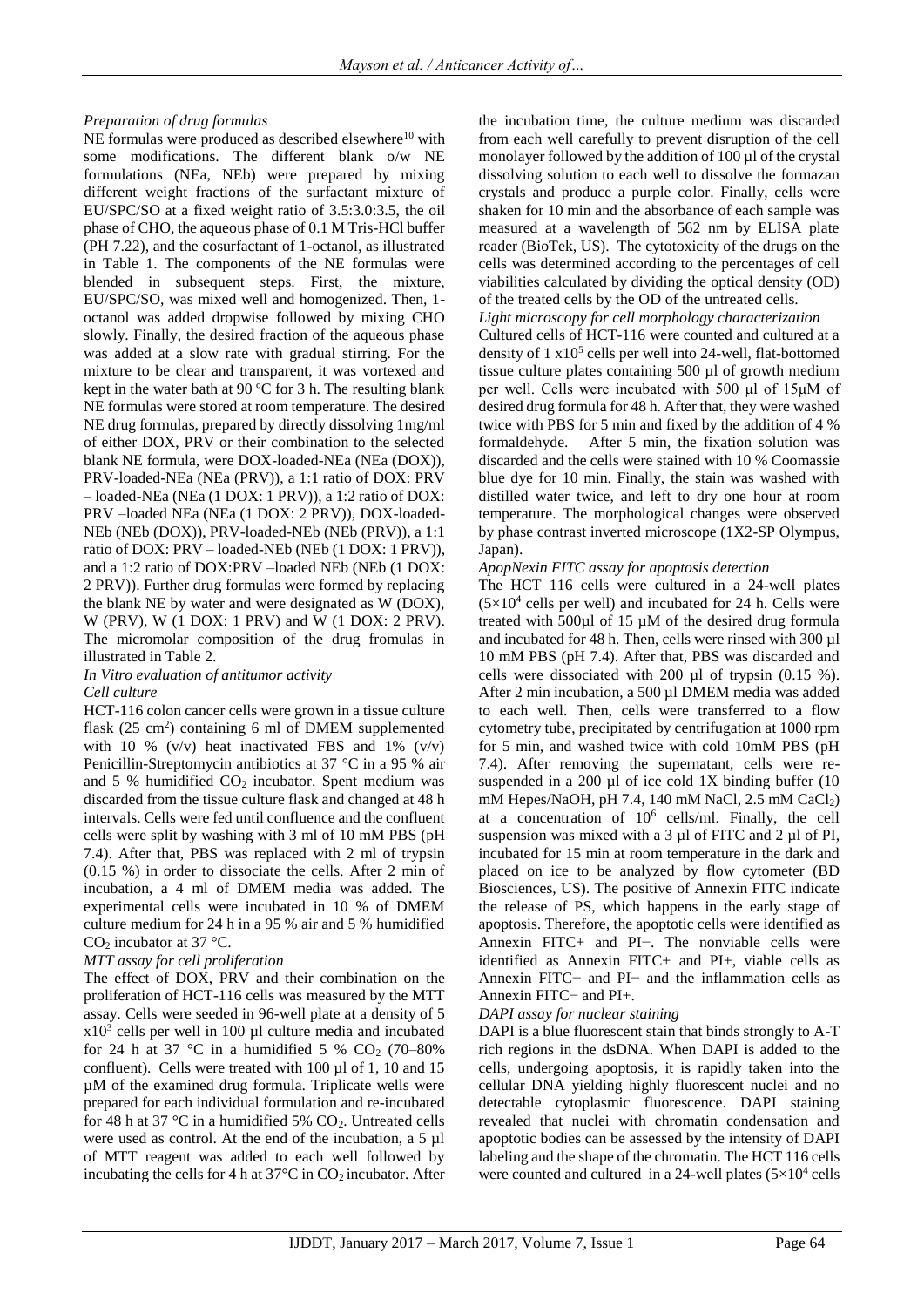Table 1: The blank NE formulations prepared at different weights of the surfactant mixture EU/SPC/SO at a fixed weight ratio of 3.5:3.0:3.5, respectively, and CHO. The weight fraction of the aqueous phase of 0.1 M Tris-HCl buffer (pH 7.22) and the cosurfactant of 1 octanol were fixed at 99.9 and 0.1, respectively.

| Component                                  |            | Weight $(g)$ |  |  |
|--------------------------------------------|------------|--------------|--|--|
|                                            | <b>NEa</b> | NEb          |  |  |
| <b>SPC</b>                                 | 0.0375     | 0.0600       |  |  |
| SO                                         | 0.0437     | 0.0700       |  |  |
| EU                                         | 0.0437     | 0.0700       |  |  |
| <b>CHO</b>                                 | 0.0125     | 0.0050       |  |  |
| <b>Contract Contract Contract Contract</b> | .<br>___   |              |  |  |

SPC: Soya phosphatidylcholine; SO: Sodium Oleate; EU: Eumulgin® HRE 40; CHO: Cholesterol.

per well) and incubated for 24 h. Cells, treated with 500 µl of 15 μM of the examined drug formula, were incubated for 48 h and rinsed with 500  $\mu$ l of 10 mM PBS (pH 7.4). After that, a 300 µl of DAPI reagent was added to each well followed by incubation for 1-5 min in a humidified 5  $% CO<sub>2</sub>$  incubator. Finally, the cells were rinsed several times with PBS and the excess buffer was drained from plate. Cells were viewed under a fluorescence microscope (Leica DMI6000 B, Germany) with appropriate filters at 461 nm.

## *Statistical analysis*

The discrepancies between the samples were identified by using the MegaStat Excel (version 10.3, Butler University) for the hypothesis testing, one- way analysis of variance (ANOVA) and two- way ANOVA. The considerable differences were determined when the p-value was less than 0.05.

## **RESULTS**

#### *MTT assay for cell proliferation*

The effect of the different concentrations of the solution and NE formulations on the percentages of cell viability of HCT-116 cells is displayed in Table 3. Regarding the DOX formulations, NEb (DOX) was the most cytotoxic formula at 1 µM while NEa (DOX) was the most cytotoxic formula at 10 µM. However, all of the DOX formulations were having similar cytotoxicity at 15 µM. In contrast, PRV, loaded in either water or NE's, did not show any cytotoxic effect at all of the selected concentrations. Formulating different ratios of 1:1 or 1:2 of DOX to PRV in NEa at different concentrations did not result in a change in the cytotoxicity against HCT-116. Nevertheless, NEa formulations were having more cytotoxicity than the other formulas. On the other hand, NEb combination formulas have shown cytotoxicity at only 1 and 15  $\mu$ M when DOX and PRV were mixed at 1:1 ratio, but they showed slight toxicity when DOX and PRV were combined in 1:2 ratio, respectively. In contrast, the combination formulas in water were cytotoxic at only 15  $\mu$ M. Interestingly, the blank NEa and NEb were having increased and similar cytotoxicity at 15 µM but very slight toxicity at 1 and 10 µM. Based on the results of the anti-proliferative MTT assay, it has been found that the best inhibitory effect of the combination formulas in either water or NE was observed at 15 µM. Additionally, NEa have more inhibition effect than NEb on the HCT 116 cells. NEa (1 DOX: 1PRV) was considered for more in-depth studies on its antitumor activity as it has the best inhibitory effect on the HCT 116 cells.

#### *Light microscopy for cell morphology characterization*

HCT-116 cells were slightly affected by NEa, W (PRV) and NEa (PRV) as demonstrated in Figure 1. In contrast, they were more affected by W (DOX), NEa (DOX), NEa (1 DOX: 1 PRV) and W (1 DOX: 1 PRV) as more intracellular spaces between the cells, membrane blebbing, chromatid condensation and fragmentation were observed. *ApopNexin FITC assay for apoptosis detection*

ApopNexin FITC apoptosis detection kit contain double staining with two fluorescents, FITC/PI, can distinguish between necrotic (Q1), viable (Q3), early apoptotic (Q4) and late apoptotic (Q2) cells. As displayed in Figure 2 and illustrated in Table 4, among all of the formulations, NEa (DOX) was the only formula that induced apoptosis as the sum of the percentages of the early and late apoptotic cells was more than 30%. PRV, formulated in either water or NE, was having a necrotic effect on the HCT-116 cells as the percentages of the necrotic were more than 30%. Combining PRV with DOX in either water or NEa have reduced the apoptotic effect of DOX on HCT-116.

*DAPI assay for nuclear staining*

DAPI assay was employed in order to detect the effect of the drug formulations on the DNA of the cells. The nuclei of HCT-116 cells were slightly stained when subjected into NEa, W (PRV), NEa (PRV) as viewed in Figure 3. In contrast, among all of the formulas, the greatest numbers of nuclei, that were condensed, got enlarged and have strongly fluoresced, were detected in NEa (DOX) and W (DOX) treated cells. Interestingly, incorporating PRV into the DOX formulas (W (1 DOX: 1 PRV) and NEa (1 DOX: 1 PRV)) has resulted in the formation of the digestive vesicles in the treated cells as the enlarged and condensed nuclei have contained black spots indicating that the induced apoptosis was integrated with autophagocytosis.

#### **DISCUSSION**

In this study, it has been found that the best inhibitory effect of the combination formulas in either water or NE was observed at 15  $\mu$ M according to the results of the cytotoxicity screening using the MTT assay. Additionally, NEa, composed of less surfactant mixture and more oil fraction relative to NEb, have a more inhibitory effect than

Table 2: The micromolar composition of the prepared drug formula, loaded in either water or NE, when subjected into the cells.

| Concentration $(\mu M)$ |     | Micormolar composition of the drug formulas |                      |                      |  |
|-------------------------|-----|---------------------------------------------|----------------------|----------------------|--|
|                         | DOX | <b>PRV</b>                                  | $1$ DOX : 1 PRV      | $1$ DOX : 2 PRV      |  |
|                         |     |                                             | $0.5$ DOX: $0.5$ PRV | $0.33$ DOX: 0.66 PRV |  |
| 10                      | 10  | 10                                          | $5$ DOX: $5$ PRV     | $3.33$ DOX: 6.66 PRV |  |
|                         | 15  |                                             | 7.5 DOX: 7.5 PRV     | 5 DOX: 10 PRV        |  |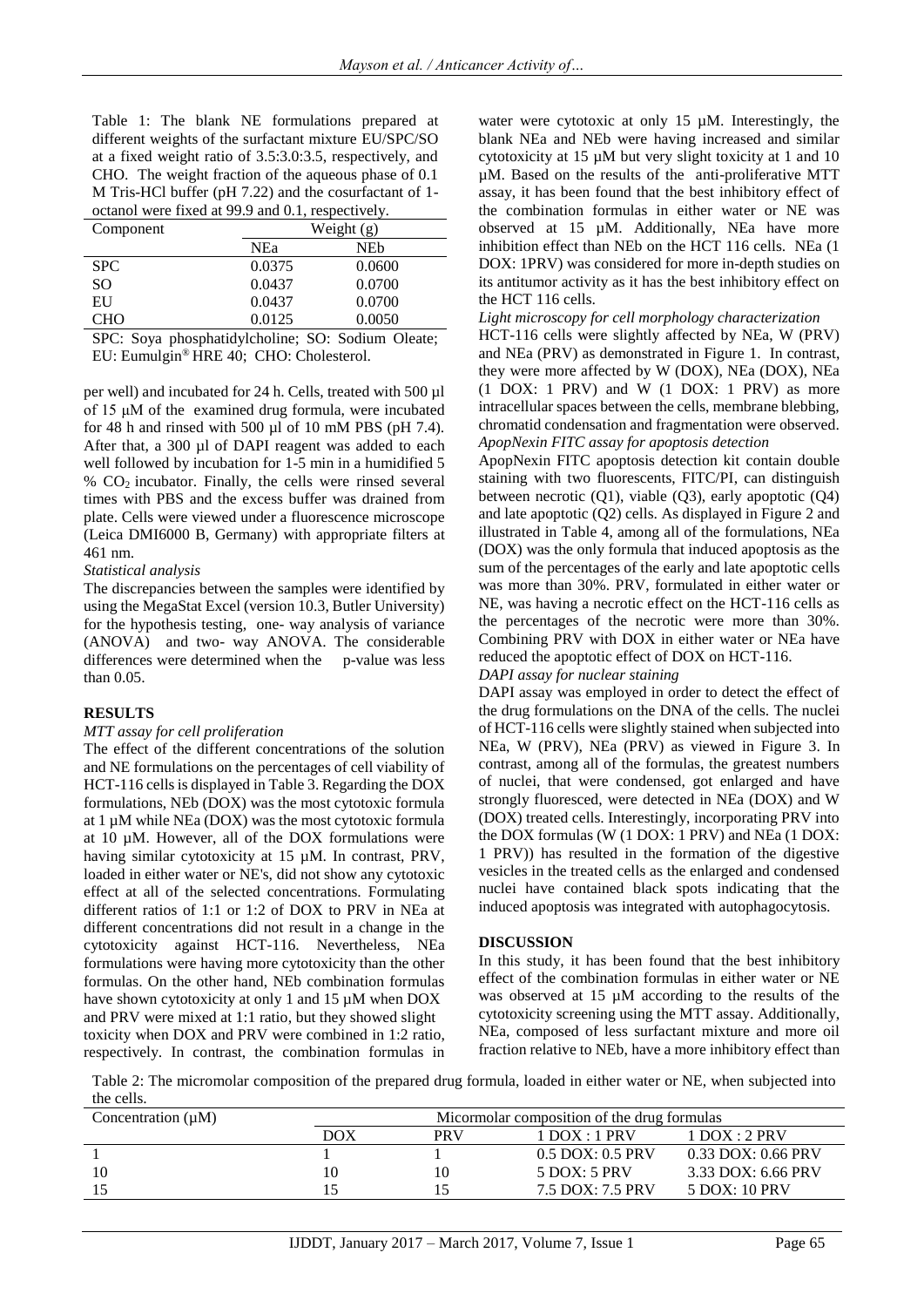

Figure 1: Light microscopy images of HCT-116 colon cancer cells treated with 15 µM of water and NE formulations. Black arrows represent chromatin fragmentation; green bold arrows represent membrane blebbing; and red arrows represent chromatin condensation.

NEb which could help the nanocarriers to permeate the cells more efficiently<sup>11</sup>. Based on the MTT assay, morphological changes seen under light microscopy and DAPI labeling, and according to the results of the ApopNexin FITC kit, among all of the treated cells, NEa (DOX), NEa (1 DOX: 1 PRV), W (DOX) and W (1 DOX:

1 PRV) have similar and highly cytotoxic effect as the morphology changes and signs of apoptosis were seen. It is interesting to note here that although NEa (1 DOX: 1 PRV) contained less amount of DOX by half than the NEa (DOX) and W (DOX), it was having a similar toxic effect on HCT-116 cells, indicating that incorporating PRV into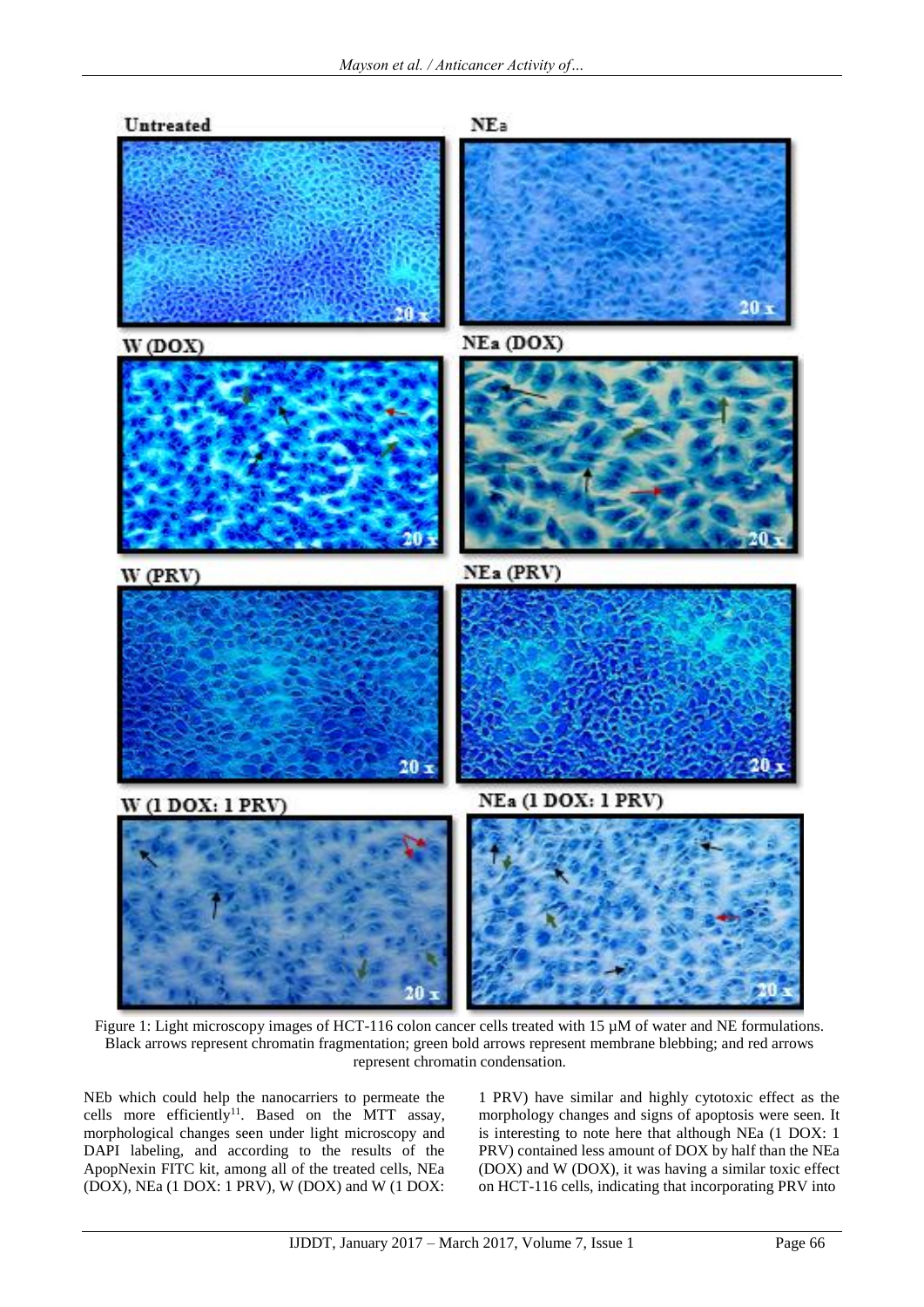

Figure 2: FITC/PI flow cytometry plot of drug formulations subjected into HCT-116 cells.

the combination formula augmented the cytotoxicity and apoptotic effect of DOX. In agreement with our study, Werner *et al.*<sup>12</sup> found out that incorporating simvastatin with DOX caused a considerable enhancement in impeding the activity of topoisomerase II and hence resulted in the cleavage of DNA double strand of the cancer cells. Furthermore, previous studies demonstrated that the lovastatin ameliorated the anti-proliferative effect of DOX and diminished its cardiotoxicity in the mice<sup>13,14</sup>. It is worth mentioning that PRV administered into mice treated with cisplatin has reduced its nephrotoxicity by suppressing the stress of the reactive oxygen and nitrogen species<sup>15</sup>. Another study performed by Cheng *et al.*<sup>16</sup> found out that PRV has protected the cardiac tissue *in vivo* and in cultured cells from the toxicity caused by carboplatin. The single treatments of PRV, loaded in either NEa or water, have shown a slight cytotoxic effect and caused little morphological changes in the HCT-116 cells. In agreement with this study, Menter *et al.*<sup>17</sup> demonstrated that PRV was less effective than simvastatin in impeding the growth of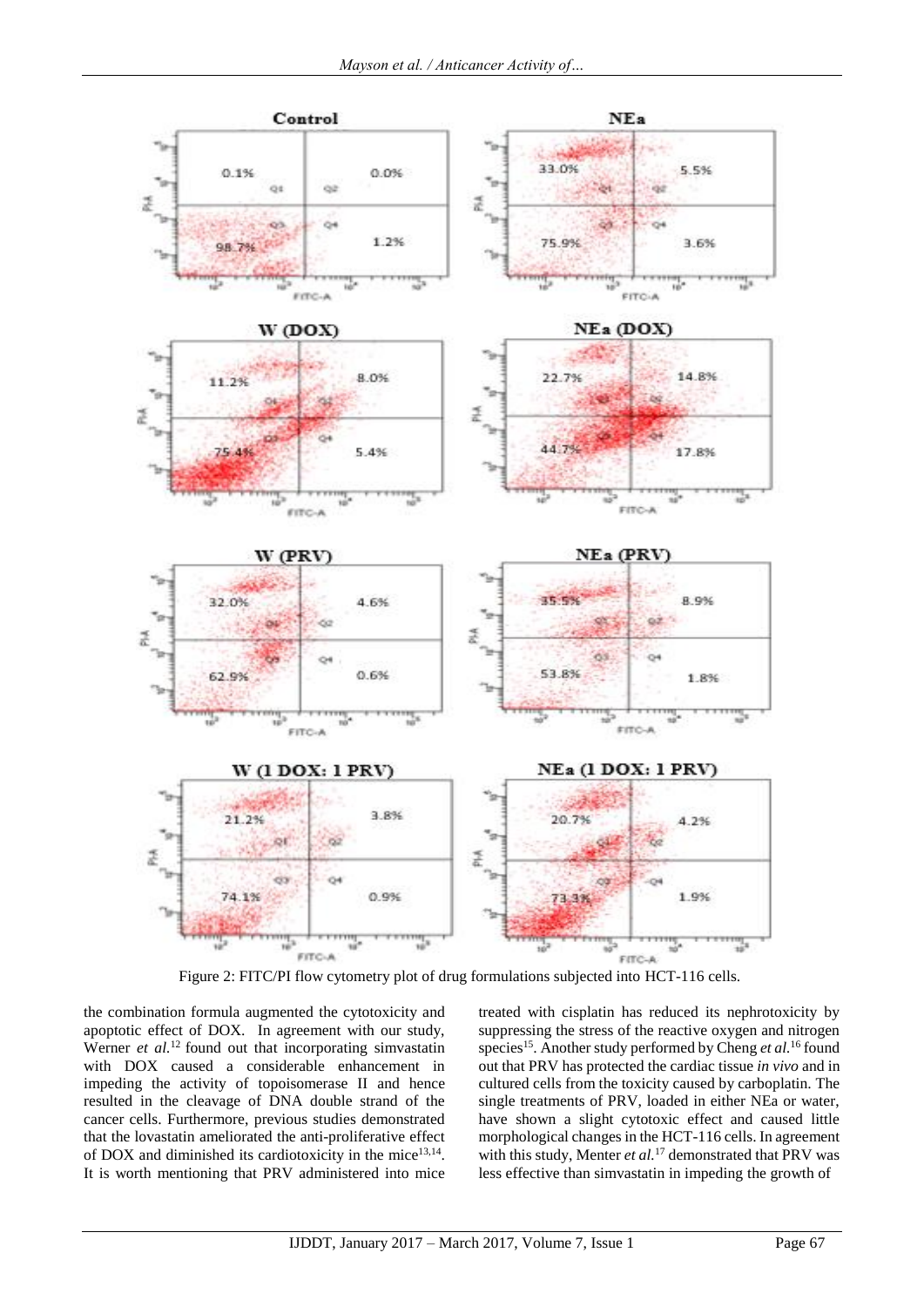

Figure 3: Fluorescence microscopic images of HCT-116 colon cancer cells treated with different drugs formulations, labeled with DAPI and magnified at 20x.

most cancer cells. In fact, the hydrophilicity of PRV minimizes its penetration into the non-hepatic tissues $18$ .

## **CONCLUSION**

In this study, two NE formulations, differ in oil fractions and surfactant contents, were evaluated *in vitro* as a drug carrier for the mixed PRV and DOX applied into HCT-116 cells. It has been found that mixing 7.5µM of DOX and 7.5µM of PRV in NEa which has more oil fraction and

lesser surfactant amounts has similar antiproliferative effect as the single treatment of 15µM of DOX solubilized in NEa. Based on this study, it is recommended to perform further *in vivo* researches in order to give a complementary study of the NEa combination formulas effect on the body tissues.

## **ACKNOWLEDGEMENTS**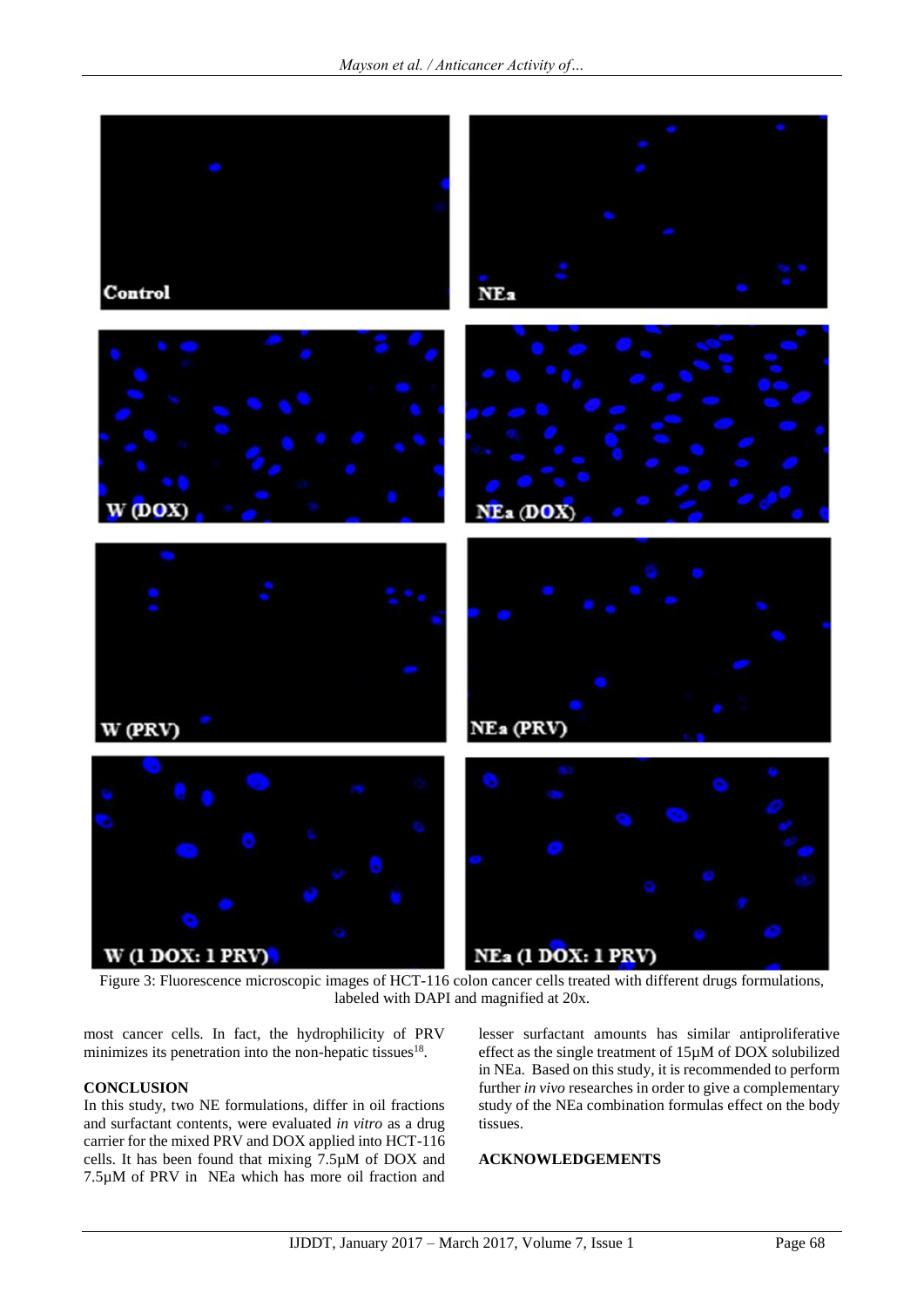|                      |                   | Cell Viability (%) |                   |  |  |  |
|----------------------|-------------------|--------------------|-------------------|--|--|--|
| Formula              | $1 \mu M$         | $10 \mu M$         | $15 \mu M$        |  |  |  |
| W (DOX)              | $93.89 \pm 3.02$  | $63.31 \pm 3.38$   | $53.46 \pm 5.9$   |  |  |  |
| NEa (DOX)            | $80.69 \pm 11.99$ | $46.93 \pm 8.73$   | $52.85 \pm 8.23$  |  |  |  |
| NEb (DOX)            | $43.10 \pm 6.89$  | $87.57 \pm 8.14$   | $41.99 \pm 16.23$ |  |  |  |
| $W$ (PRV)            | $90.54 \pm 3.20$  | $99.82 \pm 11.68$  | $87.98 \pm 16.21$ |  |  |  |
| NEa (PRV)            | $85.68 \pm 17.22$ | $79.64 \pm 11.00$  | $92.42 \pm 16.79$ |  |  |  |
| NEb (PRV)            | $83.52 \pm 8.42$  | $97.39 \pm 4.23$   | $78.76 \pm 7.06$  |  |  |  |
| $W(1$ DOX: 1 PRV)    | $82.49 \pm 18.70$ | $108.85 \pm 14.15$ | $62.29 \pm 6.99$  |  |  |  |
| NEa (1 DOX: 1 PRV)   | $66.49 \pm 12.96$ | $68.51 \pm 6.94$   | $52.96 \pm 0.72$  |  |  |  |
| $NEB$ (1 DOX: 1 PRV) | $53.04 \pm 9.84$  | $90.81 \pm 6.12$   | $60.48 \pm 11.83$ |  |  |  |
| $W(1$ DOX: 2 PRV)    | $95.25 \pm 3.62$  | $85.93 \pm 8.84$   | $76.62 \pm 21.10$ |  |  |  |
| NEa (1 DOX: 2 PRV)   | $51.40 \pm 1.08$  | $58.39 \pm 9.12$   | $60.92 \pm 4.69$  |  |  |  |
| NEb (1 DOX: 2 PRV)   | $84.61 \pm 10.38$ | $82.03 \pm 7.18$   | $84.96 \pm 14.29$ |  |  |  |
| NE <sub>a</sub>      | $98.95 \pm 10.14$ | $92.95 \pm 4.68$   | $67.73 \pm 4.76$  |  |  |  |
| <b>NEb</b>           | $87.84 \pm 1.95$  | $101.35 \pm 3.92$  | $61.80 \pm 6.04$  |  |  |  |

Table 3: Cytotoxic screening of 1, 10 and 15  $\mu$ M of the water and NE formulations subjected into HCT-116 cells. The percentages of cell viabilities were expressed as  $\bar{X}$  ± SD.

Table 4: The percentages of the HCT-116 cells distinguished between necrotic (Q1), viable (Q3), early apoptotic (Q4) and late apoptotic (Q2) when subjected into different formulations.

| mio umercin formulations. |      |      |      |      |
|---------------------------|------|------|------|------|
| Formula                   | O1   |      | O3   | Э4   |
| Control                   | 0.1  | 0    | 89.7 | 1.2  |
| <b>NEa</b>                | 33   | 5.5  | 57.9 | 3.6  |
| W(DOX)                    | 11.2 | 8    | 75.4 | 5.4  |
| NEa (DOX)                 | 22.7 | 14.8 | 44.7 | 17.8 |
| W(PRV)                    | 32   | 4.6  | 62.9 | 0.6  |
| NEa (PRV)                 | 35.5 | 8.9  | 53.8 | 1.8  |
| $W(1$ DOX: $1$ PRV)       | 21.2 | 3.8  | 74.1 | 0.9  |
| <b>NEa</b><br>DOX:<br>(1) | 20.7 | 4.2  | 73.3 | 1.9  |
| PRV)                      |      |      |      |      |

The authors wish to express sincere appreciation to the King Abdulaziz city for science and technology for its financial support for the research project (P-S-35-46) and King Abdulaziz university hospital for providing cell cultures.

#### **REFERENCES**

- 1. Anand, P., Kunnumakara, A. B., Sundaram, C., Harikumar, K. B., Tharakan, S. T., Lai, O. S., Sung, B. & Aggarwal, B. B. (2008) Cancer is a preventable disease that requires major lifestyle changes. Pharmaceutical research, 25, 2097-2116.
- 2. Nussbaumer, S., Bonnabry, P., Veuthey, J.-L. & Fleury-Souverain, S. (2011) Analysis of anticancer drugs: a review. Talanta, 85, 2265-2289.
- 3. Parhi, P., Mohanty, C. & Sahoo, S. K. (2012) Nanotechnology-based combinational drug delivery: an emerging approach for cancer therapy. Drug discovery today, 17, 1044-1052.
- 4. Bos, J. L. (1989) Ras oncogenes in human cancer: a review. Cancer research, 49, 4682-4689., l.
- 5. Kawata, S., Yamasaki, E., Nagase, T., Inui, Y., Ito, N., Matsuda, Y., Inada, M., Tamura, S., Noda, S. & Imai, Y. (2001) Effect of pravastatin on survival in patients with advanced hepatocellular carcinoma. A

randomized controlled trial. British journal of cancer, 84, 886.

- 6. Martirosyan, A., Clendening, J. W., Goard, C. A. & Penn, L. Z. (2010) Lovastatin induces apoptosis of ovarian cancer cells and synergizes with doxorubicin: potential therapeutic relevance. BMC cancer, 10, 103.
- 7. Mohan, P. & Rapoport, N. (2010) Doxorubicin as a molecular nanotheranostic agent: effect of doxorubicin encapsulation in micelles or nanoemulsions on the ultrasound-mediated intracellular delivery and nuclear trafficking. Molecular pharmaceutics, 7, 1959-1973.
- 8. Shah, P., Bhalodia, D. & Shelat, P. (2010) Nanoemulsion: A pharmaceutical review. Systematic Reviews in Pharmacy, 1, 24.
- 9. Abolmaalia, S. S., Tamaddona, A. M., Farvadia, F. S., Daneshamuza, S. & Moghimib, H. (2011) Pharmaceutical Nanoemulsions and Their Potential Topical and Transdermal Applications. Iranian Journal of Pharmaceutical Sciences, 7, 139-150.
- 10. Alkhatib, M. H. & Albishi, H. M. (2013) In vitro evaluation of antitumor activity of doxorubicin-loaded nanoemulsion in MCF-7 human breast cancer cells. Journal of nanoparticle research, 15, 1-15.
- 11.Ahmad, J., Kohli, K., Mir, S. R. & Amin, S. (2012) Self-emulsifying nano carriers for improved oral bioavailability of lipophilic drugs. Reviews in Advanced Sciences and Engineering, 1, 134-147.
- 12.Werner, M., Atil, B., Sieczkowski, E., Chiba, P. & Hohenegger, M. (2013) Simvastatin-induced compartmentalisation of doxorubicin sharpens up nuclear topoisomerase II inhibition in human rhabdomyosarcoma cells. Naunyn-Schmiedeberg's archives of pharmacology, 386, 605-617.
- 13.Feleszko, W., Miynarczuk, I., Baikowiec-Iskra, E. Z., Czajka, A., Šwitaj, T., Stokiosa, T., Giermasz, A. & Jakobisiak, M. (2000b) Lovastatin potentiates antitumor activity and attenuates cardiotoxicity of doxorubicin in three tumor models in mice. Clinical Cancer Research, 6, 2044-2052.
- 14.Huelsenbeck, J., Henninger, C., Schad, A., Lackner, K. J., Kaina, B. & Fritz, G. (2011) Inhibition of Rac1